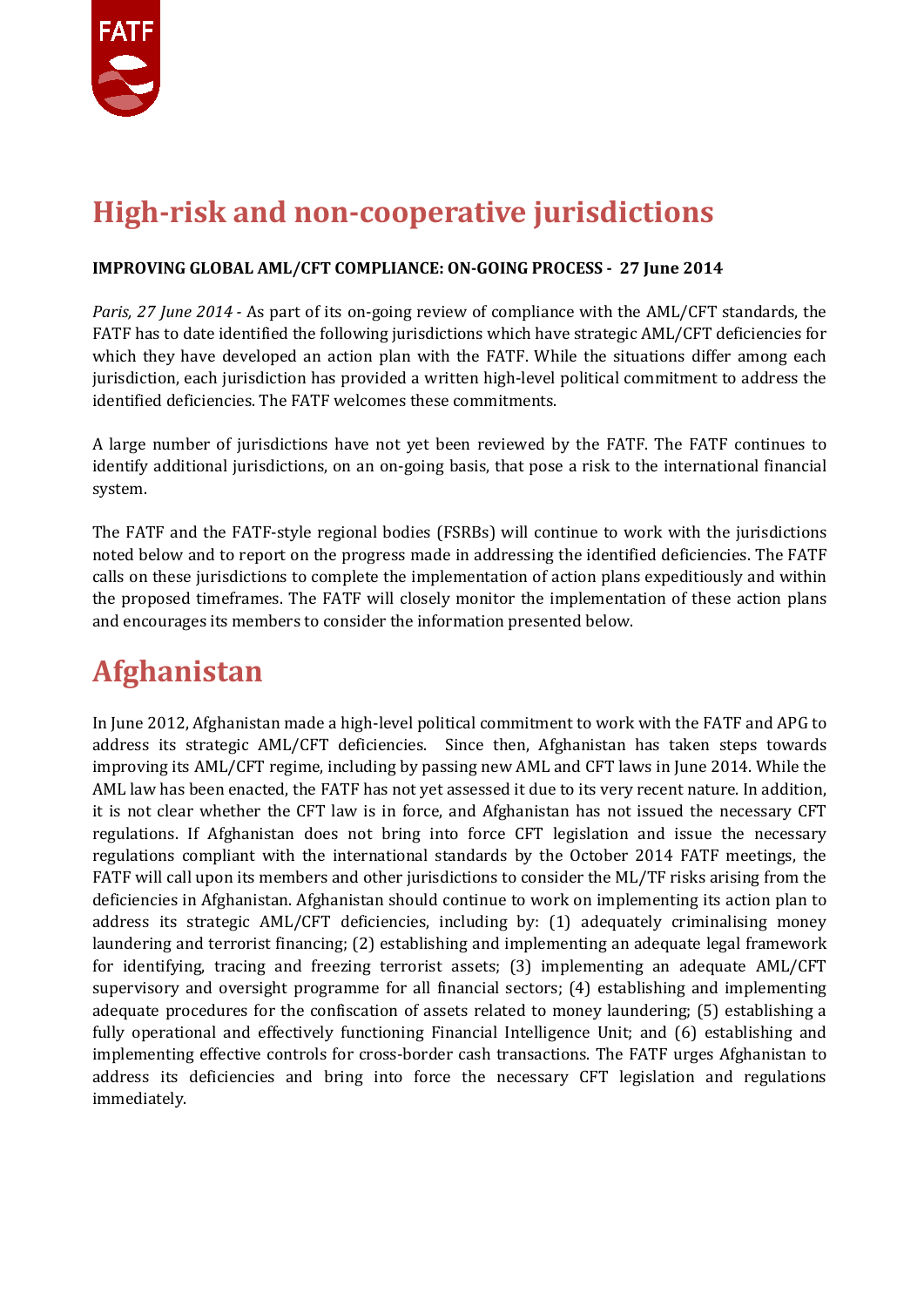

## **Albania**

In June 2012, Albania made a high-level political commitment to work with the FATF and MONEYVAL to address its strategic AML/CFT deficiencies. However, the FATF has determined that certain strategic AML/CFT deficiencies remain. Albania should continue to work on implementing its action plan to address these deficiencies, including by: (1) addressing the remaining issues in its terrorist asset-freezing regime; and (2) enhancing the framework for international co-operation related to terrorist financing. The FATF encourages Albania to address its remaining deficiencies and continue the process of implementing its action plan.

# **Angola**

In June 2010 and again in February 2013 in view of its revised action plan, Angola made a high-level political commitment to work with the FATF to address its strategic AML/CFT deficiencies. Since February 2014, Angola has taken steps towards improving its AML/CFT regime, including by bringing into force legislation for the freezing and seizing of assets related to money laundering. However, the FATF has determined that certain strategic AML/CFT deficiencies remain. Angola should continue to work on implementing its action plan to address these deficiencies, including by: (1) addressing the remaining issues regarding criminalisation of money laundering; (2) ensuring it has an adequate legal framework for the confiscation of funds related to money laundering; (3) implementing an adequate supervisory framework; and (4) ensuring that appropriate laws and procedures are in place to provide mutual legal assistance. The FATF encourages Angola to address its remaining deficiencies and continue the process of implementing its action plan.

## **Argentina**

Since June 2011, when Argentina made a high-level political commitment to work with the FATF and GAFISUD to address its strategic AML/CFT deficiencies, Argentina has made significant progress to improve its AML/CFT regime. Argentina has substantially addressed its action plan, including by: adequately criminalising money laundering and terrorist financing; establishing procedures to identify and freeze terrorist assets; enhancing procedures for the confiscation of funds related to money laundering; ensuring a fully operational and effectively functioning financial intelligence unit and enhancing suspicious transaction reporting requirements; establishing customer due diligence requirements; and enhancing financial sector supervision. The FATF will conduct an on-site visit to confirm that the process of implementing the required reforms and actions is underway to address deficiencies previously identified by the FATF.

# **Cambodia**

Since June 2011, when Cambodia made a high-level political commitment to work with the FATF and APG to address its strategic AML/CFT deficiencies, Cambodia has made significant progress to improve its AML/CFT regime. Cambodia has substantially addressed its action plan, including by: adequately criminalising money laundering and terrorist financing; establishing procedures to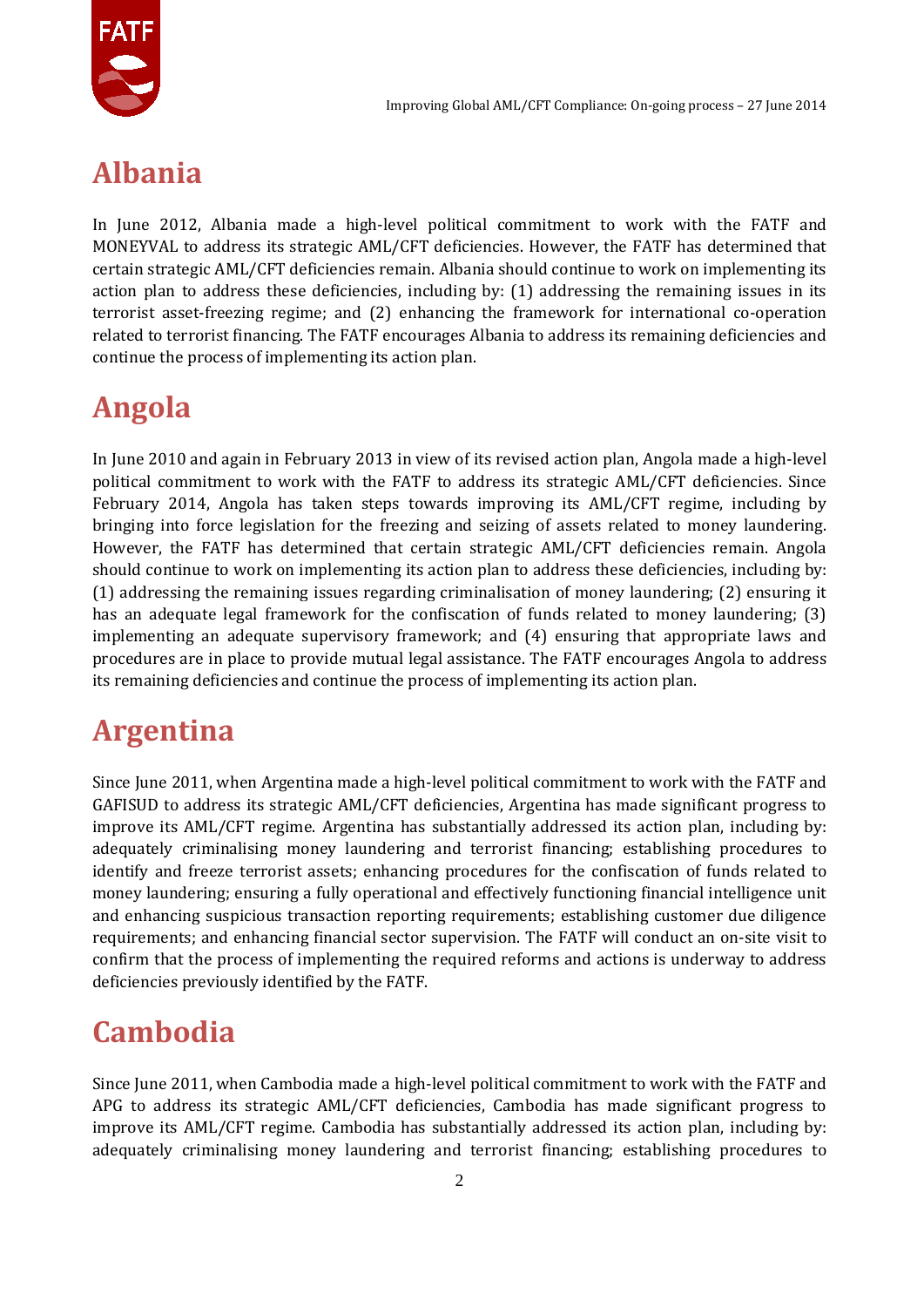

identify and freeze terrorist assets; establishing procedures for the confiscation of funds related to money laundering; ensuring a fully operational and effectively functioning financial intelligence unit; and establishing effective controls for cross-border cash transactions. The FATF will conduct an onsite visit to confirm that the process of implementing the required reforms and actions is underway to address deficiencies previously identified by the FATF.

# **Cuba**

Since February 2013, when Cuba made a high-level political commitment to work with the FATF and GAFISUD to address its strategic AML/CFT deficiencies, Cuba has made significant progress to improve its AML/CFT regime. Cuba has substantially addressed its action plan, including by: becoming a member of GAFISUD; adequately criminalising money laundering and terrorist financing; establishing procedures to identify and freeze terrorist assets; establishing adequate customer due diligence requirements; ensuring a fully operational and effectively functioning financial intelligence unit and enhancing suspicious transaction reporting requirements. The FATF will conduct an on-site visit to confirm that the process of implementing the required reforms and actions is underway to address deficiencies previously identified by the FATF.

# **Ethiopia**

Since June 2010, when Ethiopia made high-level political commitment to work with the FATF to address its strategic AML/CFT deficiencies, Ethiopia has made significant progress to improve its AML/CFT regime. Ethiopia has substantially addressed its action plan, including by: adequately criminalising money laundering and terrorist financing; establishing a legal framework and procedures to identify and freeze terrorist assets; ensuring a fully operational and effectively functioning financial intelligence unit; improving customer due diligence measures; raising awareness of AML/CFT issues within the law enforcement community; and establishing a AML/CFT supervisory framework. The FATF will conduct an on-site visit to confirm that the process of implementing the required reforms and actions is underway to address deficiencies previously identified by the FATF.

# **Iraq**

In October 2013, Iraq made a high-level political commitment to work with the FATF and MENAFATF to address its strategic AML/CFT deficiencies. However, the FATF has determined that certain strategic AML/CFT deficiencies remain. Iraq should continue to work on implementing its action plan to address these deficiencies, including by: (1) adequately criminalising money laundering and terrorist financing; (2) establishing and implementing an adequate legal framework for identifying, tracing and freezing terrorist assets; (3) establishing effective customer due diligence measures; (4) establishing a fully operational and effectively functioning financial intelligence unit; (5) establishing suspicious transaction reporting requirements; and (6) establishing and implementing an adequate AML/CFT supervisory and oversight programme for all financial sectors. The FATF encourages Iraq to address its AML/CFT deficiencies by implementing its action plan.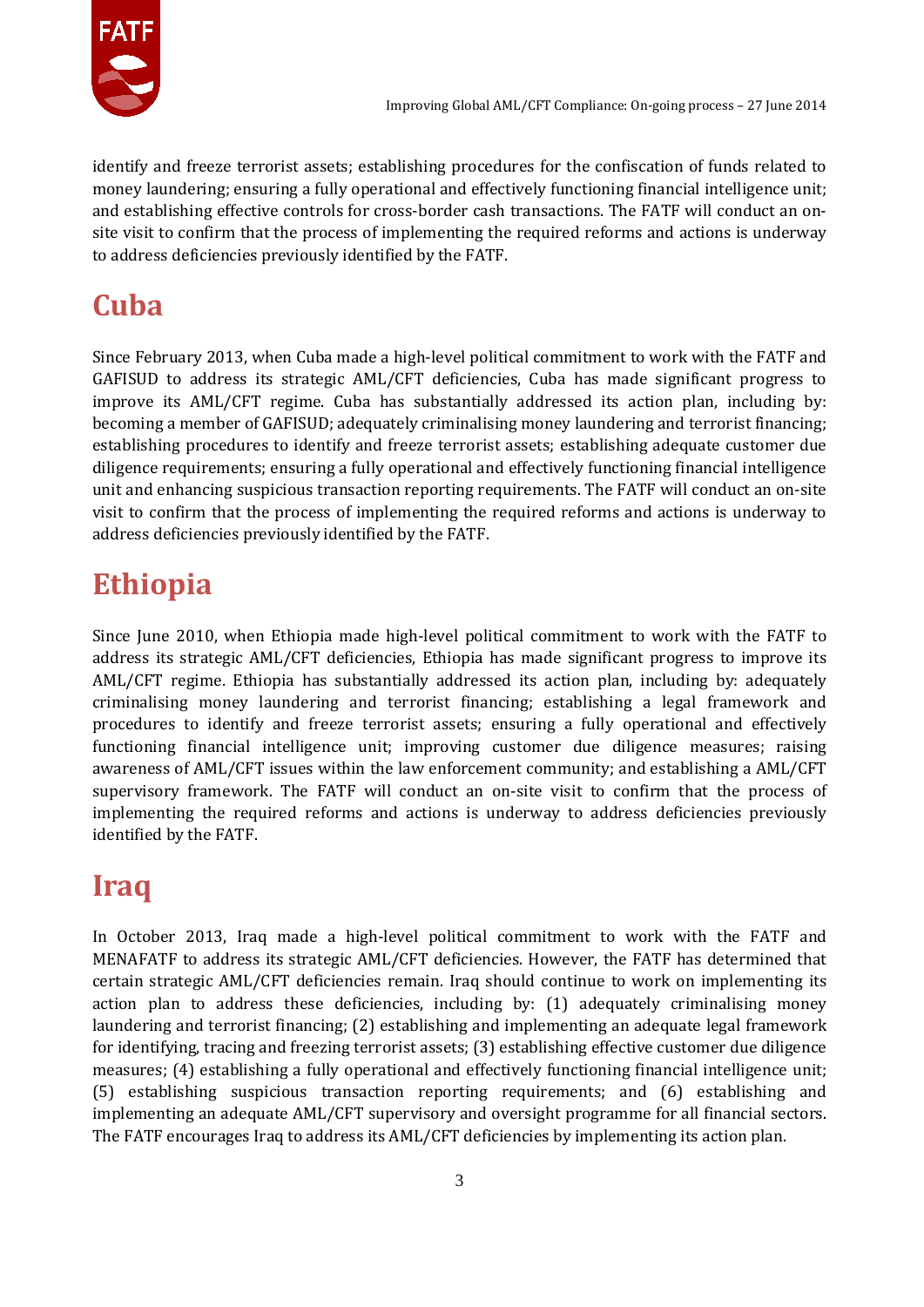

#### **Kuwait**

In June 2012, Kuwait made a high-level political commitment to work with the FATF and MENAFATF to address its strategic AML/CFT deficiencies. Since February, Kuwait has taken steps towards improving its AML/CFT regime, including by issuing a Ministerial Resolution on freezing terrorist assets. However, the FATF has determined that certain strategic AML/CFT deficiencies remain. Kuwait should continue to work on implementing its action plan to address these deficiencies, including by: (1) ensuring it has adequate procedures to identify and freeze terrorist assets; and (2) ensuring a fully operational and effectively functioning financial intelligence unit. The FATF encourages Kuwait to address its remaining deficiencies and continue the process of implementing its action plan.

#### **Lao PDR**

In June 2013, Lao PDR made a high-level political commitment to work with the FATF and APG to address its strategic AML/CFT deficiencies. However, the FATF has determined that certain strategic AML/CFT deficiencies remain. Lao PDR should continue to work on implementing its action plan to address these deficiencies, including by: (1) adequately criminalising money laundering and terrorist financing; (2) establishing and implementing adequate procedures for the confiscation of assets related to money laundering; (3) establishing and implementing an adequate legal framework for identifying, tracing and freezing terrorist assets; (4) establishing a fully operational and effectively functioning financial intelligence unit; (5) establishing suspicious transaction reporting requirements; (6) implementing an adequate AML/CFT supervisory and oversight programme for all financial sectors; and (7) establishing and implementing effective controls for cross-border currency transactions. The FATF encourages Lao PDR to address its AML/CFT deficiencies and continue the process of implementing its action plan.

# **Namibia**

In June 2011, Namibia made a high-level political commitment to work with the FATF and ESAAMLG to address its strategic AML/CFT deficiencies. Since February, Namibia has taken steps towards improving its AML/CFT regime, including by enacting new CFT legislation. The FATF welcomes this development, but has not assessed the new legislation due to its very recent nature, and therefore the FATF has not yet determined the extent to which it addresses any of the following issues: (1) adequately criminalising terrorist financing; and (2) establishing and implementing adequate procedures to identify and freeze terrorist assets. The FATF encourages Namibia to continue the process of implementing its action plan.

#### **Nicaragua**

In June 2011, Nicaragua made a high-level political commitment to work with the FATF to address its strategic AML/CFT deficiencies. Since February, Nicaragua has taken steps towards improving its AML/CFT regime, including by establishing internal mechanisms for STR obligations and creating an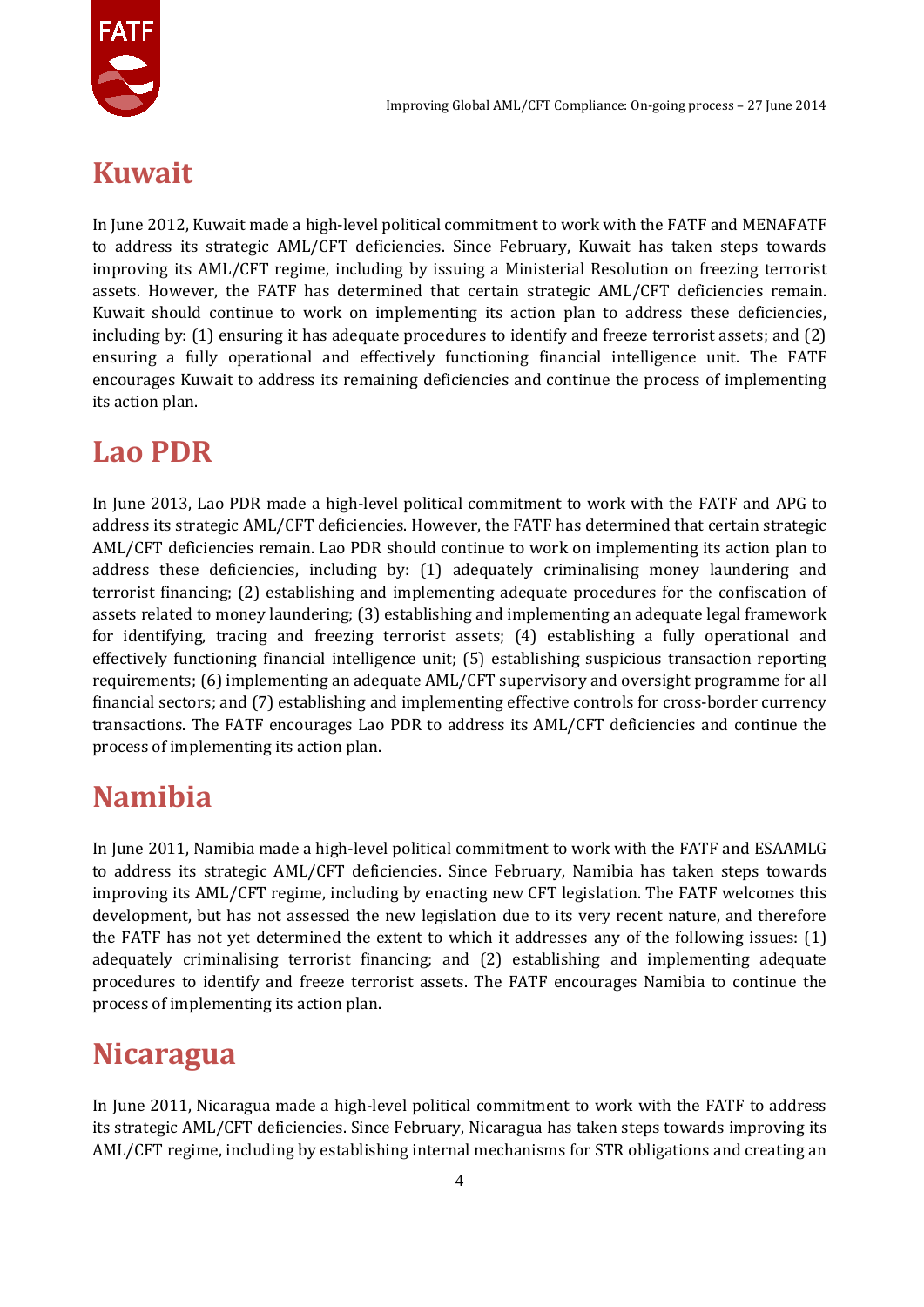

AML/CFT supervisory programme for all financial sectors and issuing Decree 17-2014 aimed at establishing a framework for identifying and freezing terrorist assets. However, the FATF has determined that certain strategic AML/CFT deficiencies remain. Nicaragua should continue to work on implementing its action plan to address these deficiencies, including by ensuring adequate procedures for identifying and freezing terrorist assets. The FATF encourages Nicaragua to address its remaining deficiencies and continue the process of implementing its action plan.

## **Pakistan**

Since June 2010, when Pakistan made a high-level political commitment to work with the FATF and APG to address its strategic AML/CFT deficiencies, Pakistan has made significant progress to improve its AML/CFT regime. Pakistan has substantially addressed its action plan, including by: adequately criminalising money laundering and terrorist financing; establishing procedures to identify, freeze and confiscate terrorist assets; ensuring a fully operational and effectively functioning financial intelligence unit; establishing regulation of money service providers; and improving controls for cross-border cash transactions. The FATF will conduct an on-site visit to confirm that the process of implementing the required reforms and actions is underway to address deficiencies previously identified by the FATF.

#### **Panama**

In June 2014, Panama made a high-level political commitment to work with the FATF and GAFISUD to address its strategic AML/CFT deficiencies. Panama will work on implementing its action plan to address these deficiencies, including by: (1) adequately criminalising money laundering and terrorist financing; (2) establishing and implementing an adequate legal framework for freezing terrorist assets; (3) establishing effective measures for customer due diligence in order to enhance transparency; (4) establishing a fully operational and effectively functioning financial intelligence unit; (5) establishing suspicious transaction reporting requirements for all financial institutions and DNFBPs; and (6) ensuring effective mechanisms for international co-operation. The FATF encourages Panama to address its AML/CFT deficiencies by implementing its action plan.

## **Papua New Guinea**

In February 2014, Papua New Guinea made a high-level political commitment to work with the FATF and APG to address its strategic AML/CFT deficiencies. Since then, Papua New Guinea has established the formal structure of its FIU. However, the FATF has determined that strategic AML/CFT deficiencies remain. Papua New Guinea should continue to work on implementing its action plan to address these deficiencies, including by: (1) adequately criminalising money laundering and terrorist financing; (2) establishing and implementing adequate procedures for the confiscation of assets related to money laundering; (3) establishing and implementing an adequate legal framework for identifying, tracing and freezing terrorist assets; (4) establishing a fully operational and effectively functioning financial intelligence unit; (5) establishing suspicious transaction reporting requirements; (6) implementing an adequate AML/CFT supervisory and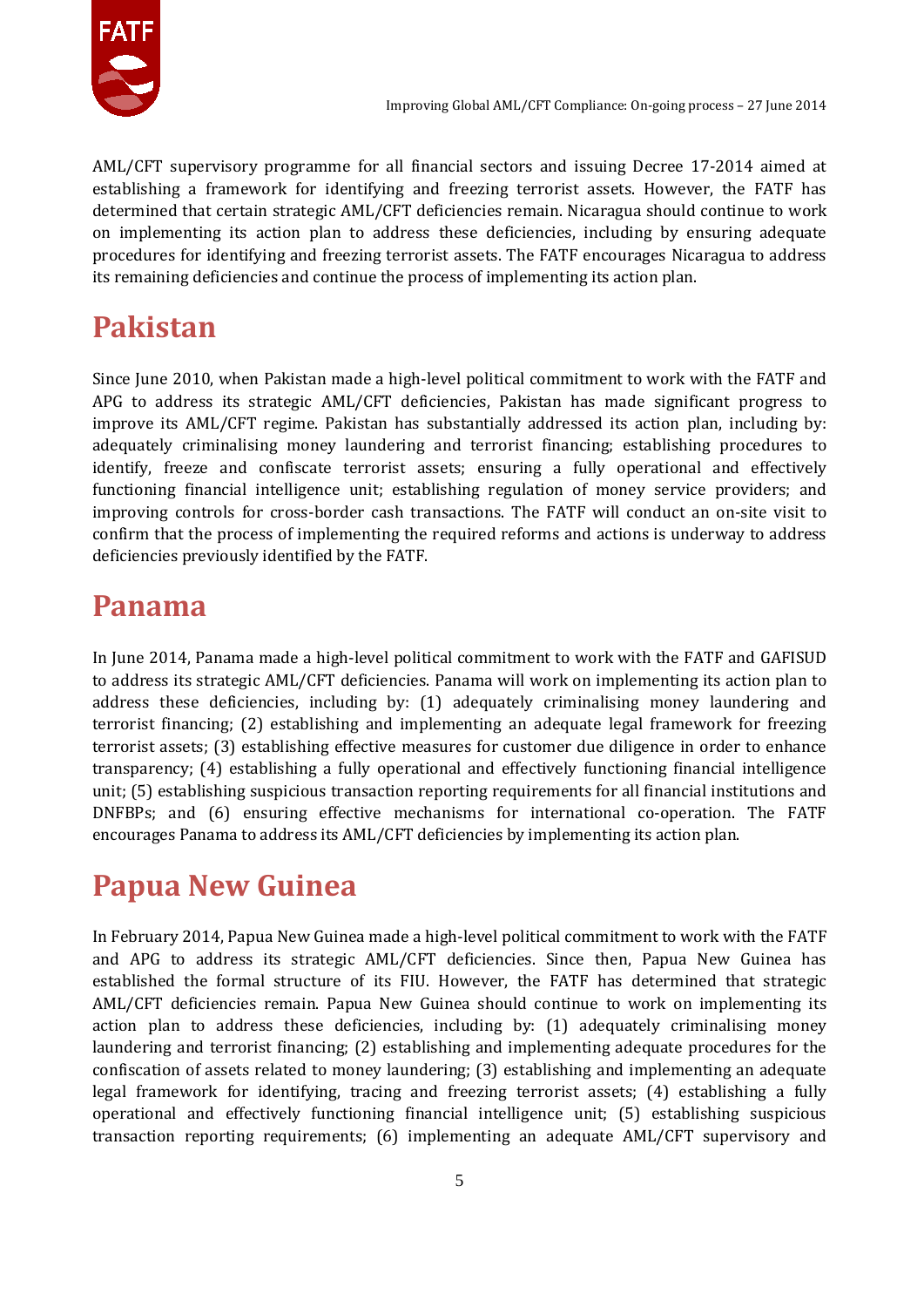

oversight programme for all financial sectors; and (7) establishing and implementing effective controls for cross-border currency transactions. The FATF encourages Papua New Guinea to address its AML/CFT deficiencies by implementing its action plan.

# **Sudan**

In February 2010 and again in June 2013 in view of its revised action plan, Sudan made a high-level political commitment to work with the FATF and MENAFATF to address its strategic AML/CFT deficiencies. Since February, Sudan has taken steps towards improving its AML/CFT regime, including by enacting new AML/CFT legislation and undertaking AML/CFT supervisory visits for financial institutions. The FATF welcomes these developments but has not assessed the new legislation due to its very recent nature, and therefore the FATF has not yet determined the extent to which they address any of the following issues: (1) adequately criminalising money laundering and terrorist financing; (2) implementing adequate procedures for identifying and freezing terrorist assets; (3) ensuring a fully operational and effectively functioning financial intelligence unit; (4) improving customer due diligence measures; (5) ensuring that financial institutions are aware of and comply with their obligations to file suspicious transaction reports in relation to money laundering and terrorist financing; and (6) ensuring that appropriate laws and procedures are in place with regard to international co-operation and mutual legal assistance. The FATF encourages Sudan to address its remaining deficiencies and continue the process of implementing its action plan.

## **Syria**

Since February 2010, when Syria made a high-level political commitment to work with the FATF and MENAFATF to address its strategic AML/CFT deficiencies, Syria has made progress to improve its AML/CFT regime. Syria has substantially addressed its action plan at a technical level, including by criminalising terrorist financing and establishing procedures for freezing terrorist assets. While the FATF determined that Syria has completed its action plan agreed upon with the FATF, due to the security situation, the FATF is unable to conduct an on-site visit to assess whether the process of implementing the required reforms and actions is underway to address deficiencies previously identified by the FATF. The FATF will continue to monitor the situation.

## **Tajikistan**

Since June 2011, when Tajikistan made a high-level political commitment to work with the FATF and EAG to address its strategic AML/CFT deficiencies, Tajikistan has made significant progress to improve its AML/CFT regime. Tajikistan has substantially addressed its action plan, including by: adequately criminalising money laundering and terrorist financing; establishing procedures for the confiscation of funds related to money laundering and identifying and freezing terrorist assets; enhancing financial transparency; ensuring a fully operational, and effectively functioning financial intelligence unit and improving suspicious transaction reporting requirements; and broadening CDD measures. The FATF will conduct an on-site visit to confirm that the process of implementing the required reforms and actions is underway to address deficiencies previously identified by the FATF.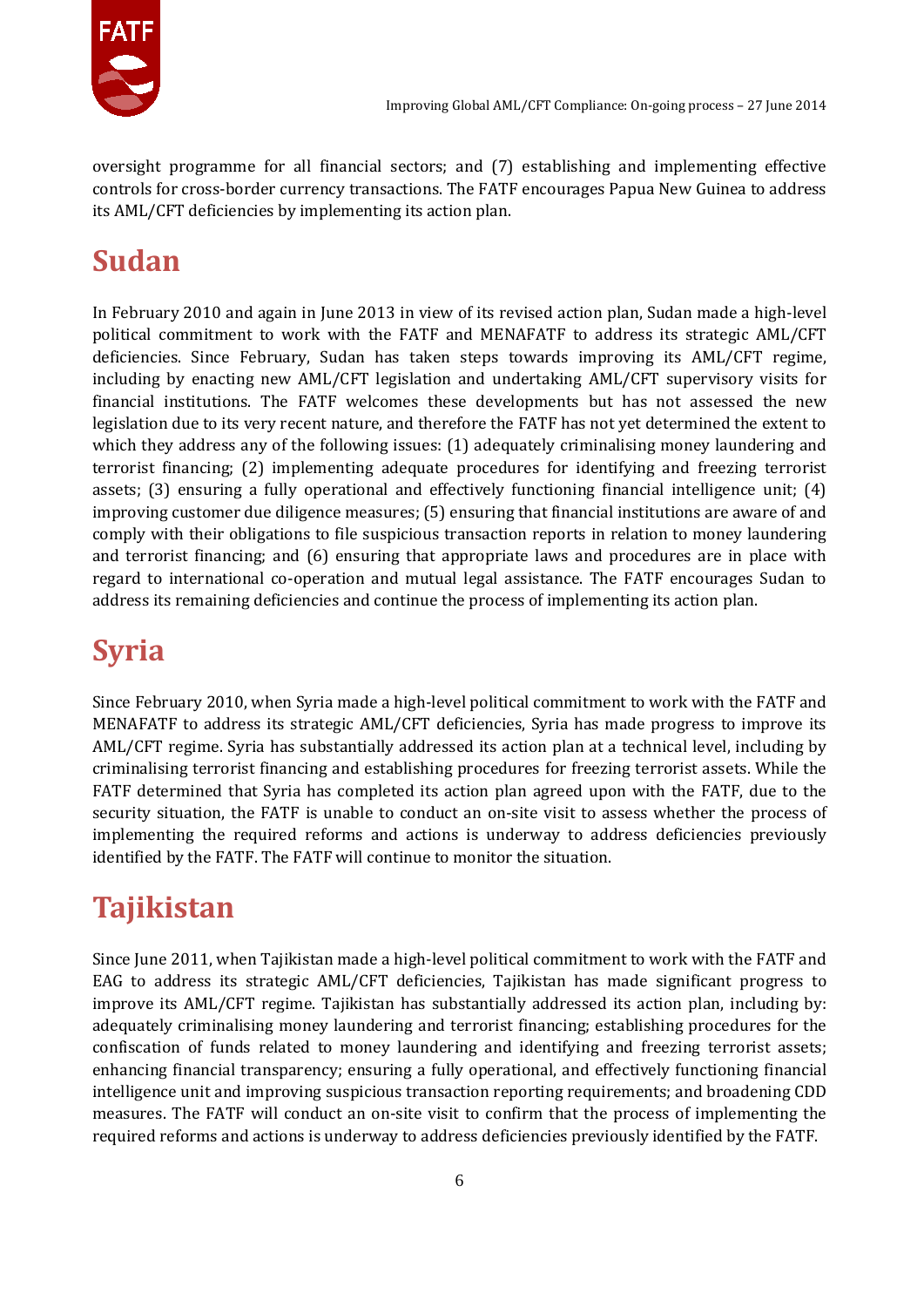

## **Turkey**

Since February 2010, when Turkey made a high-level political commitment to work with the FATF to address its strategic CFT deficiencies, Turkey has made significant progress to improve its CFT regime. Turkey has largely addressed its action plan, including by adequately criminalising terrorist financing and establishing procedures to identify, freeze and confiscate terrorist assets. The FATF will conduct an on-site visit to confirm that the process of implementing the required reforms and actions is underway to address deficiencies previously identified by the FATF.

# **Uganda**

In February 2014, Uganda made a high-level political commitment to work with the FATF and ESAAMLG to address its strategic AML/CFT deficiencies. However, the FATF has determined that strategic AML/CFT deficiencies remain. Uganda should continue to work on implementing its action plan to address these deficiencies, including by: (1) adequately criminalising terrorist financing; (2) establishing and implementing an adequate legal framework for identifying, tracing and freezing terrorist assets; (3) ensuring effective record-keeping requirements; (4) establishing a fully operational and effectively functioning financial intelligence unit (FIU); (5) ensuring there are adequate suspicious transaction reporting requirements; (6) ensuring an adequate and effective AML/CFT supervisory and oversight programme for all financial sectors; and (7) ensuring that appropriate laws and procedures are in place with regard to international co-operation for the FIU and supervisory authorities. The FATF encourages Uganda to address its AML/CFT deficiencies by implementing its action plan.

## **Yemen**

Since February 2010, when Yemen made a high-level political commitment to work with the FATF and MENAFATF to address its strategic AML/CFT deficiencies, Yemen has made progress to improve its AML/CFT regime. Yemen has substantially addressed its action plan at a technical level, including by adequately criminalising money laundering and terrorist financing; establishing procedures to identify and freeze terrorist assets; improving its customer due diligence and suspicious transaction reporting requirements; issuing guidance; developing the monitoring and supervisory capacity of the financial sector supervisory authorities and the FIU; and ensuring a fully operational and effectively functioning financial intelligence unit. While the FATF determined that Yemen has completed its action plan agreed upon with the FATF, due to the security situation, the FATF is unable to conduct an on-site visit to assess whether the process of implementing the required reforms and actions is underway to address deficiencies previously identified by the FATF.

## **Zimbabwe**

In June 2011, Zimbabwe made a high-level political commitment to work with the FATF and ESAAMLG to address its strategic AML/CFT deficiencies. Since February, Zimbabwe has taken steps towards improving its AML/CFT regime, including by enacting the Trafficking in Persons Act 2014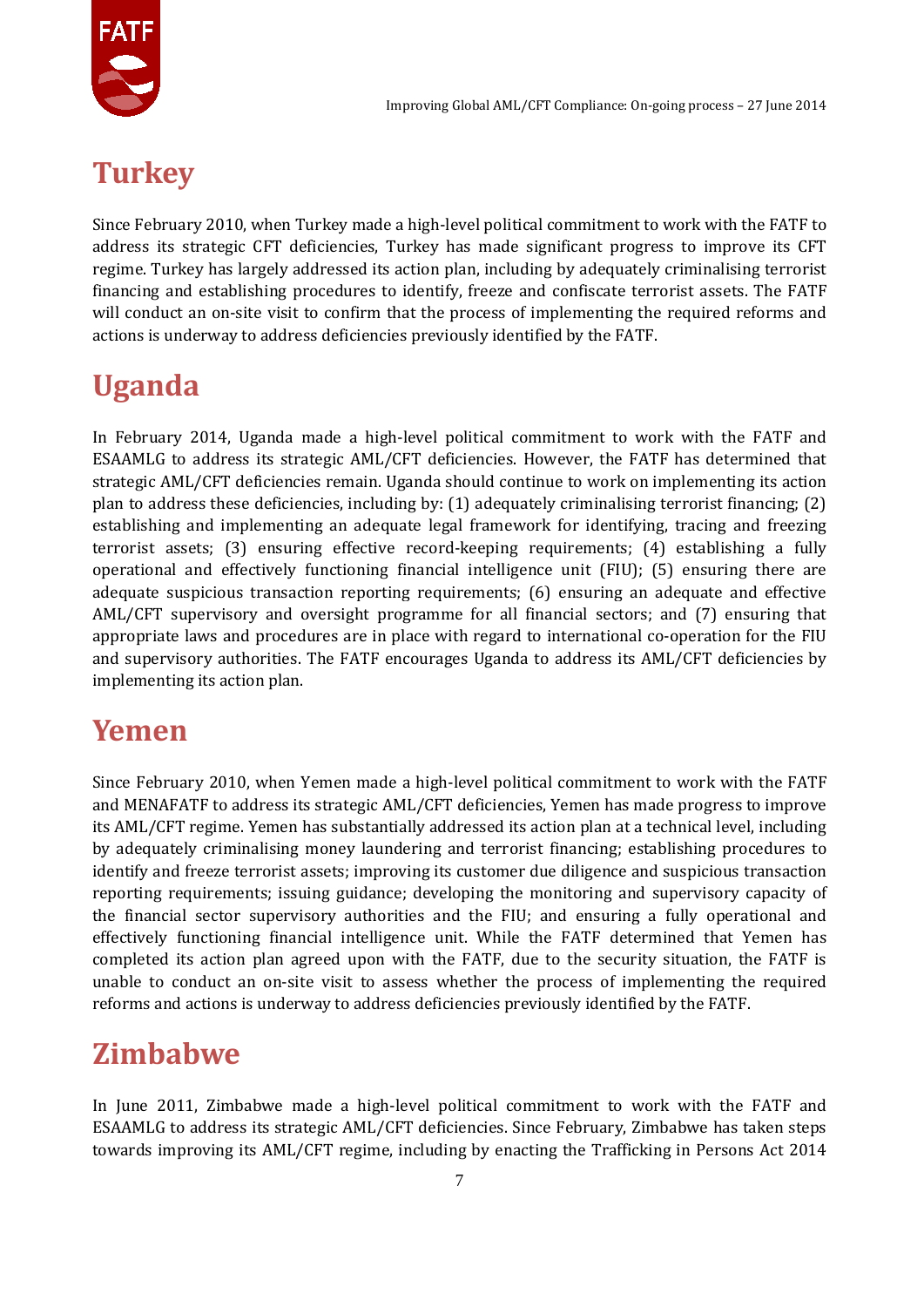

and issuing a Statutory Instrument to improve the framework to identify and freeze terrorist assets. The FATF welcomes these developments but has not assessed the new legislation due to its very recent nature, and therefore the FATF has not yet determined the extent to which they address any of the following issues: (1) adequately criminalising money laundering and terrorist financing; and (2) establishing and implementing adequate procedures to identify and freeze terrorist assets. The FATF encourages Zimbabwe to address its remaining deficiencies and continue the process of implementing its action plan.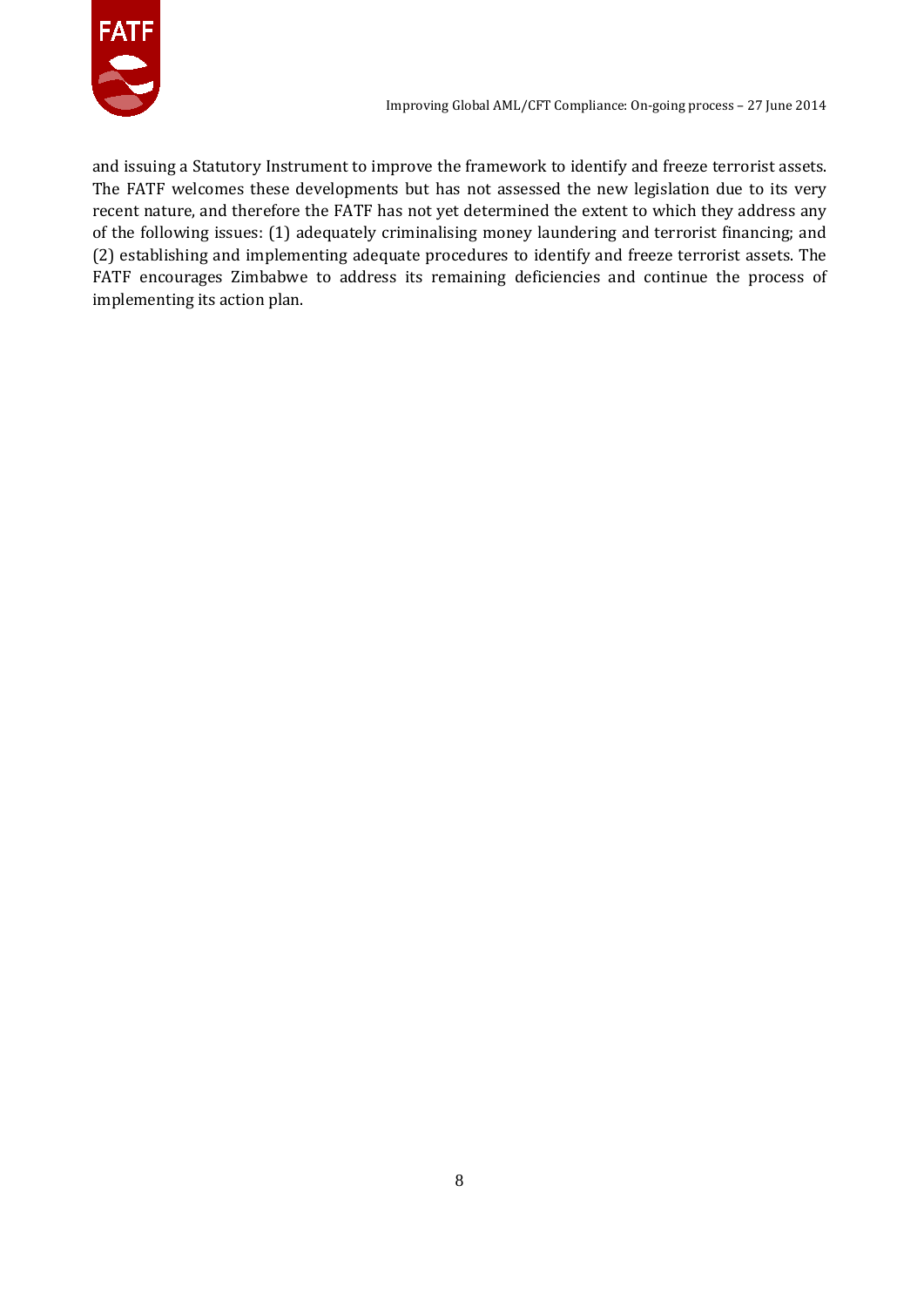

#### **Jurisdictions no longer subject to the FATF's on-going global AML/CFT compliance process**

#### Kenya

The FATF welcomes Kenya's significant progress in improving its AML/CFT regime and notes that Kenya has established the legal and regulatory framework to meet its commitments in its action plan regarding the strategic deficiencies that the FATF had identified in February 2010. Kenya is therefore no longer subject to FATF's monitoring process under its on-going global AML/CFT compliance process. Kenya will work with ESAAMLG as it continues to address the full range of AML/CFT issues identified in its mutual evaluation report.

#### Kyrgyzstan

The FATF welcomes Kyrgyzstan's significant progress in improving its AML/CFT regime and notes that Kyrgyzstan has established the legal and regulatory framework to meet its commitments in its action plan regarding the strategic deficiencies that the FATF had identified in October 2011. Kyrgyzstan is therefore no longer subject to FATF's monitoring process under its on-going global AML/CFT compliance process. Kyrgyzstan will work with EAG as it continues to address the full range of AML/CFT issues identified in its mutual evaluation report.

## Mongolia

The FATF welcomes Mongolia's significant progress in improving its AML/CFT regime and notes that Mongolia has established the legal and regulatory framework to meet its commitments in its action plan regarding the strategic deficiencies that the FATF had identified in June 2011. Mongolia is therefore no longer subject to FATF's monitoring process under its on-going global AML/CFT compliance process. Mongolia will work with APG as it continues to address the full range of AML/CFT issues identified in its mutual evaluation report.

## Nepal

The FATF welcomes Nepal's significant progress in improving its AML/CFT regime and notes that Nepal has established the legal and regulatory framework to meet its commitments in its action plan regarding the strategic deficiencies that the FATF had identified in February 2010. Nepal is therefore no longer subject to FATF's monitoring process under its on-going global AML/CFT compliance process. Nepal will work with APG as it continues to address the full range of AML/CFT issues identified in its mutual evaluation report.